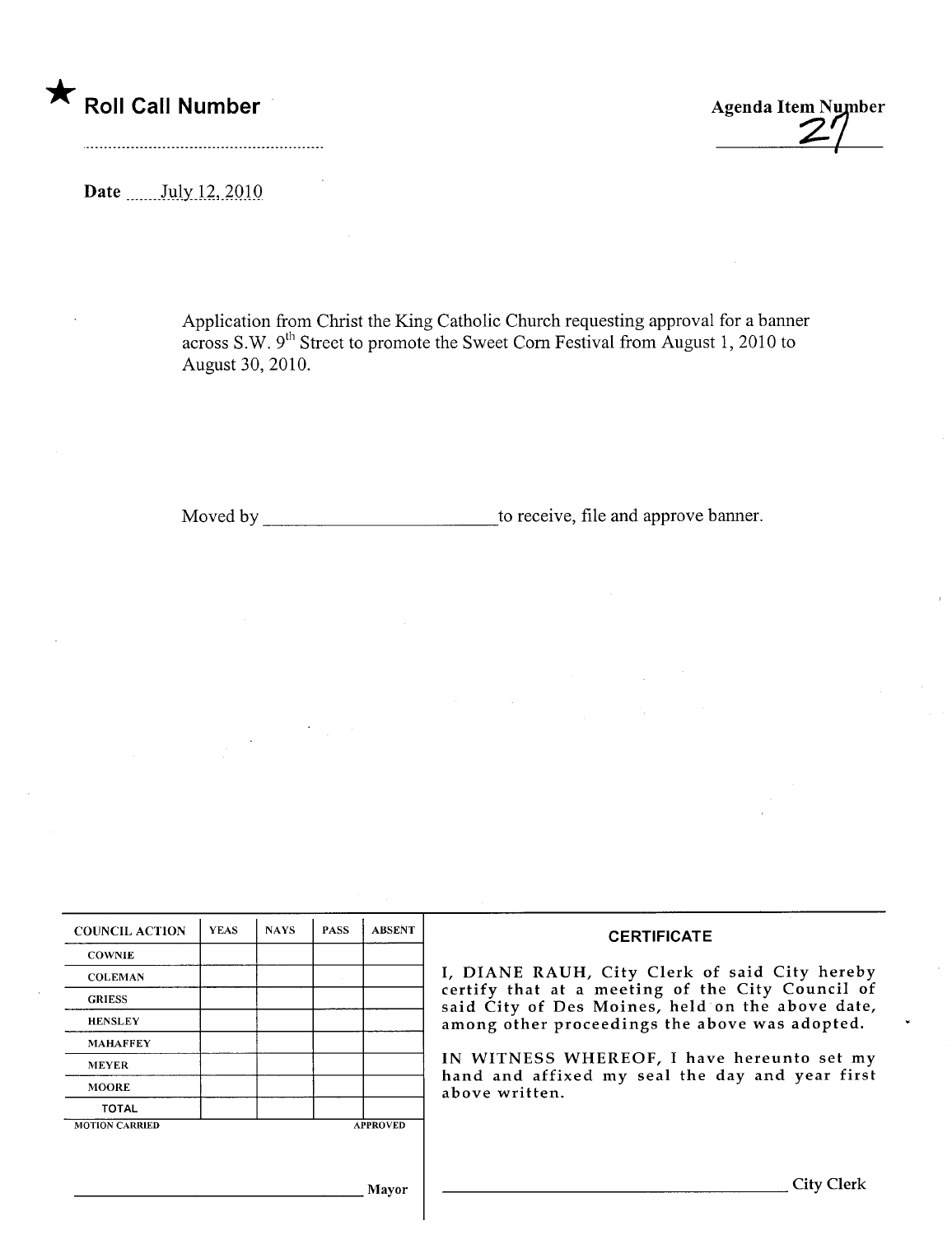

City of Des Moines Application for Permission to Temporarily Place Banner(s) or Item(s)<br>District Defends (Sanner(s) or Item(s)

Please-submit application 45 days in advance<br>(Print or Type)

| Applicant:                                                                                                                                                                                                                                          |
|-----------------------------------------------------------------------------------------------------------------------------------------------------------------------------------------------------------------------------------------------------|
| 946<<br>Address: $51/1$ $5/1$                                                                                                                                                                                                                       |
| Bull Resolvergen<br>Contact Person: CHM45 HLdMqm Alternate Contact 229. 283                                                                                                                                                                         |
| Daytime Phone: $249$ $3290$ CEM coll Phone: $2852888$                                                                                                                                                                                               |
| E-Mail Address: CHRISA@ CHRISTACKING FERENSHIVES 2858182                                                                                                                                                                                            |
| Date(s) the banner(s) or item(s) will be displayed: $\frac{Rv}{\sqrt{2}}$ $\frac{1}{\sqrt{2}}$ $\frac{A}{\sqrt{2}}$ $\frac{2V}{\sqrt{2}}$                                                                                                           |
| Purpose of the banner(s), or item(s): AWNVM SWOLT (82N FIGTIVAT                                                                                                                                                                                     |
| Preferred Location: Please provide a map or diagram of the street indicating<br>banner location. 571 SW 914 SAWS AS LAST<br>U/R                                                                                                                     |
| How will the banner(s) or item(s) be anchored?<br>Mil Amin Polo Eye From screws/u/ Rope                                                                                                                                                             |
| If you plan to anchor to the utility pole, please provide written permission from<br>the utility company or from the City (if poles are City-owned). Such permission<br>is not a substitute for meeting the requirements for receiving this permit. |
| Size of banner(s) or item(s):<br>$30^4$ Argy 44' (                                                                                                                                                                                                  |
| Specifications of $banner(s)$ or item(s):                                                                                                                                                                                                           |
| Type of Material: 2510E 1802 Uynol (PlASTIC 4/CONTOC Block                                                                                                                                                                                          |
| Number of grommets used to secure banner or item: $4$ $200 + 200$<br>$100 - 70p$ $2$ $100$ $100$ $100$ $100$ $100$ $100$ $100$ $100$ $100$ $100$ $100$ $100$ $100$ $100$ $100$ $100$ $100$ $100$ $100$ $100$ $100$ $100$ $100$ $1$                  |
| Sketch of banner or item design: Will you need electricity provided for your<br>item? If electricity is necessary, how would it be obtained:<br><u>No Elez much NOONAS</u>                                                                          |
|                                                                                                                                                                                                                                                     |

SAME SANNOR AS LAST YR.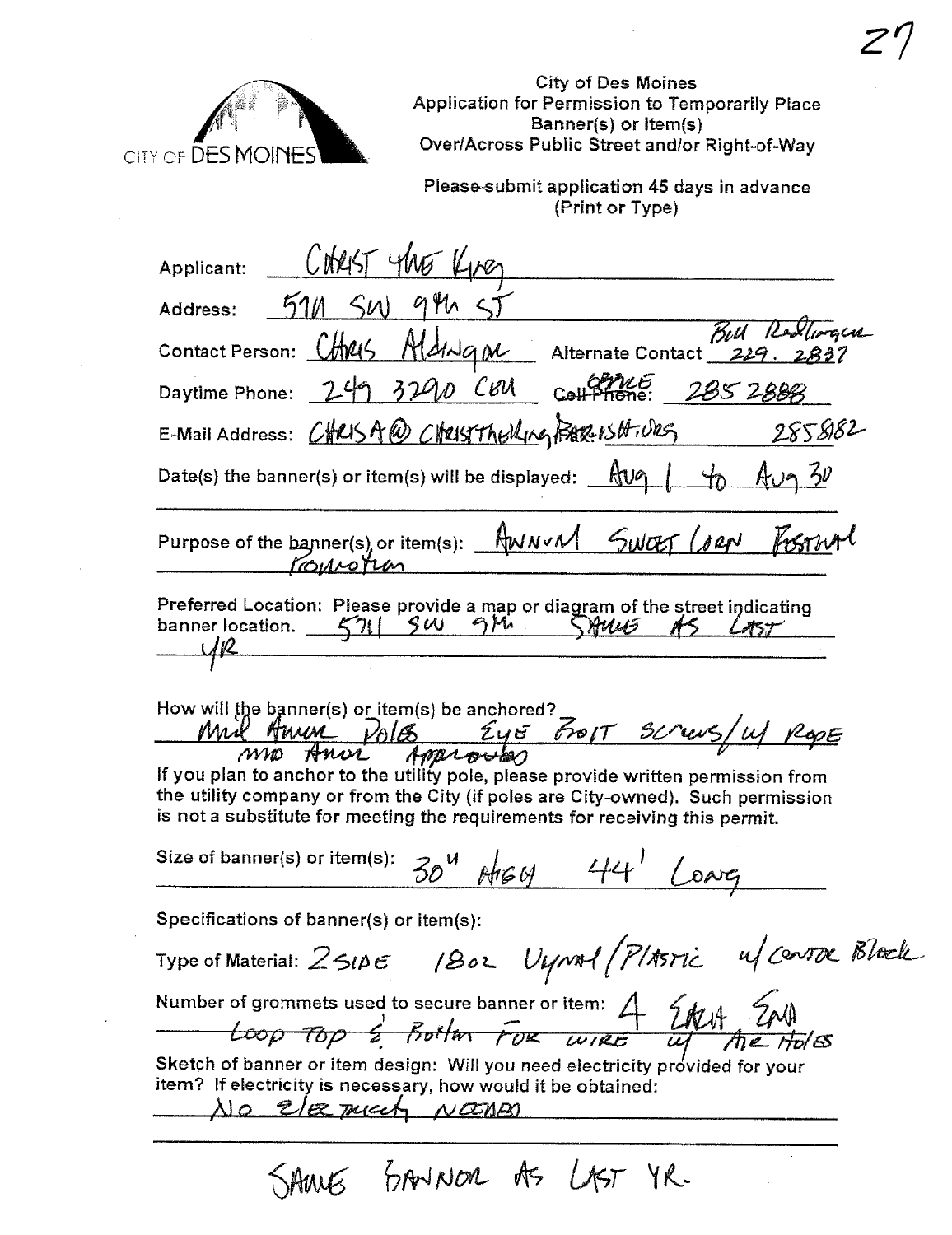## Indemnification:

To the fullest extent permitted by law, the Applicant agrees to defend, pay on behalf of, indemnify, and hold harmless the City of Des Moines, Iowa against any and all claims, demands, suites, or loss, including any and all outlay and expense connected therewith, by reason of personal injury, bodily injury or death, and property damage, which arises out of the Applicant erecting, displaying, maintaining and removing banner or item display.

## Insurance:

A Certificate of Insurance to demonstrate compliance with these requirements shall be submitted to the City's Risk Management Office. Applicant shall purchase and maintain during the period of the banner or item display, including erection, display and removal of banner or item. General Liability Insurance with a limit of no less than \$500,000 per occurrence and/or aggregate, Automobile Liability Insurance for owned (if applicable), non-owned and hired vehicles with a limit of no less than \$500,000 per occurrence. Both the General and Automobile Liabilty Insurance policies shall include Contractual Liabilty coverage equivalent to that included in a standard ISO Insurance form. If the banner or item display is part of a special event for which a Street Use Permit is granted, the insurance required for the Street Use Permit will be considered to also cover insurance otherwise required for this permit.

Applicant agrees to provide all maintenance and upkeep of the banner(s) or item(s) for the duration that the banner(s) or item(s) is in place. Banner(s) or item(s) $\text{mag}$  be removed at the expense of the applicant if required by the City.

nature

 $6|28|20|0$ 

- \_<br>≌ iig. ~ r\ co

-<br>그<br>그

r-

m o

**NS30**<br>LID

**COME** 

ERK<br>ES. IA

~ ببه  $\overline{\mathbf{r}}$  $\ddot{r}$ 

Please return to City Clerk's Office 400 Robert D. Ray Drive Des Moines, IA 50309 Phone: (515)283-4209, Ext. 7 Fax: (515)237-2645

FOR OFFICE USE ONLY:

Traffic Division Approval:

Risk Management Approval:

City Council Approval: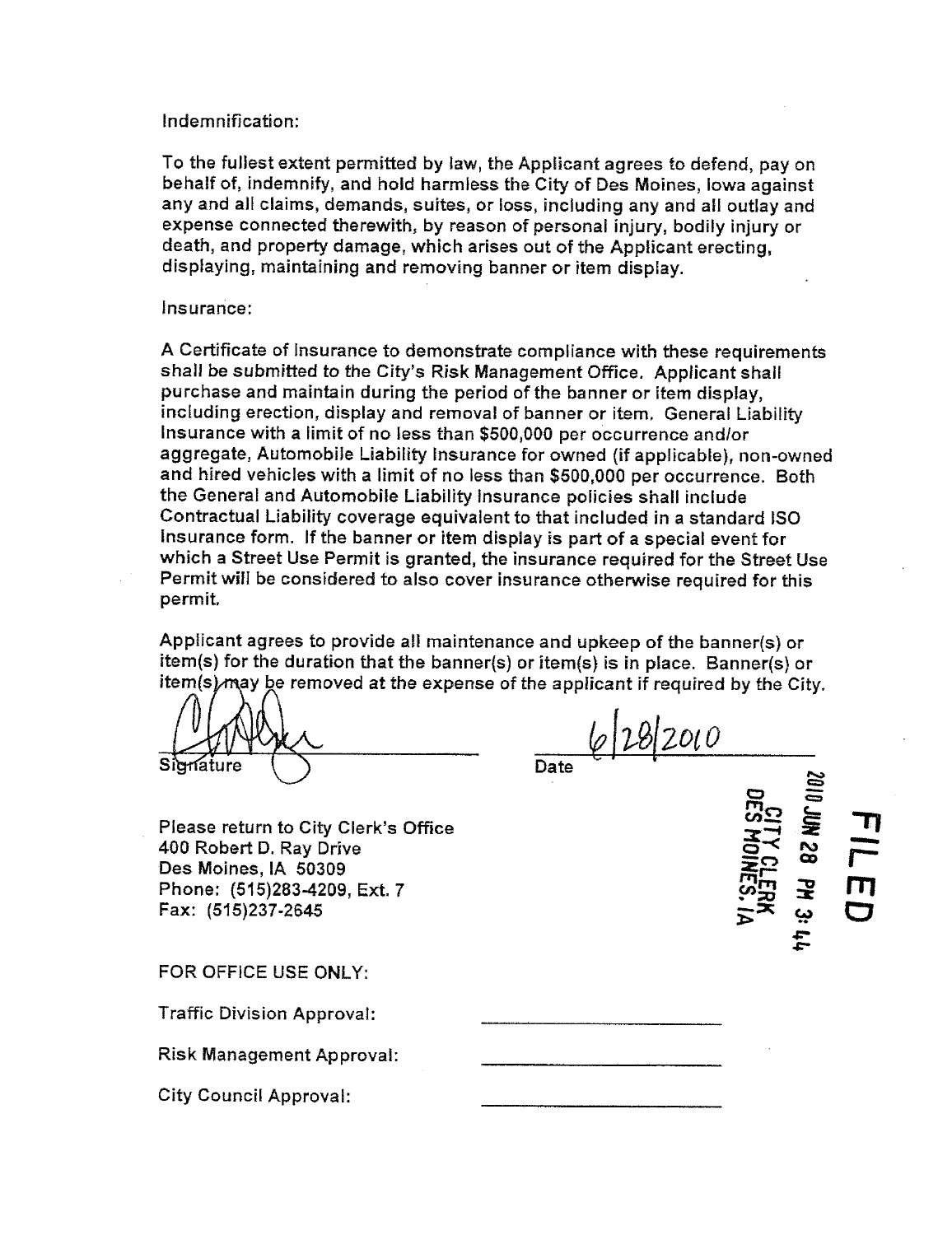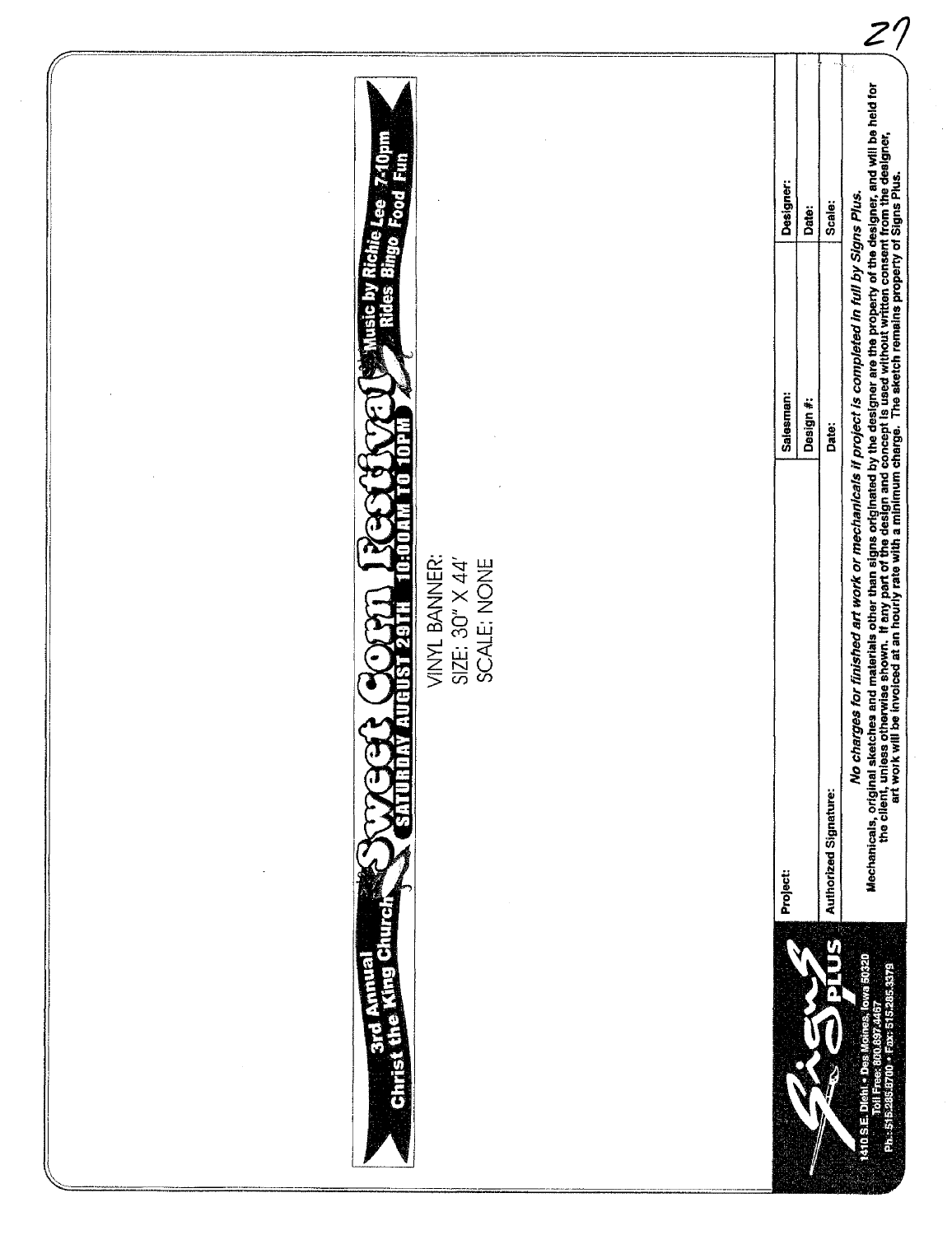57111 SW 914<br>CHRISTAE KN9<br>CharpleX BANNER Hung here Sw 9th ORTA PORTER AUC

 $27$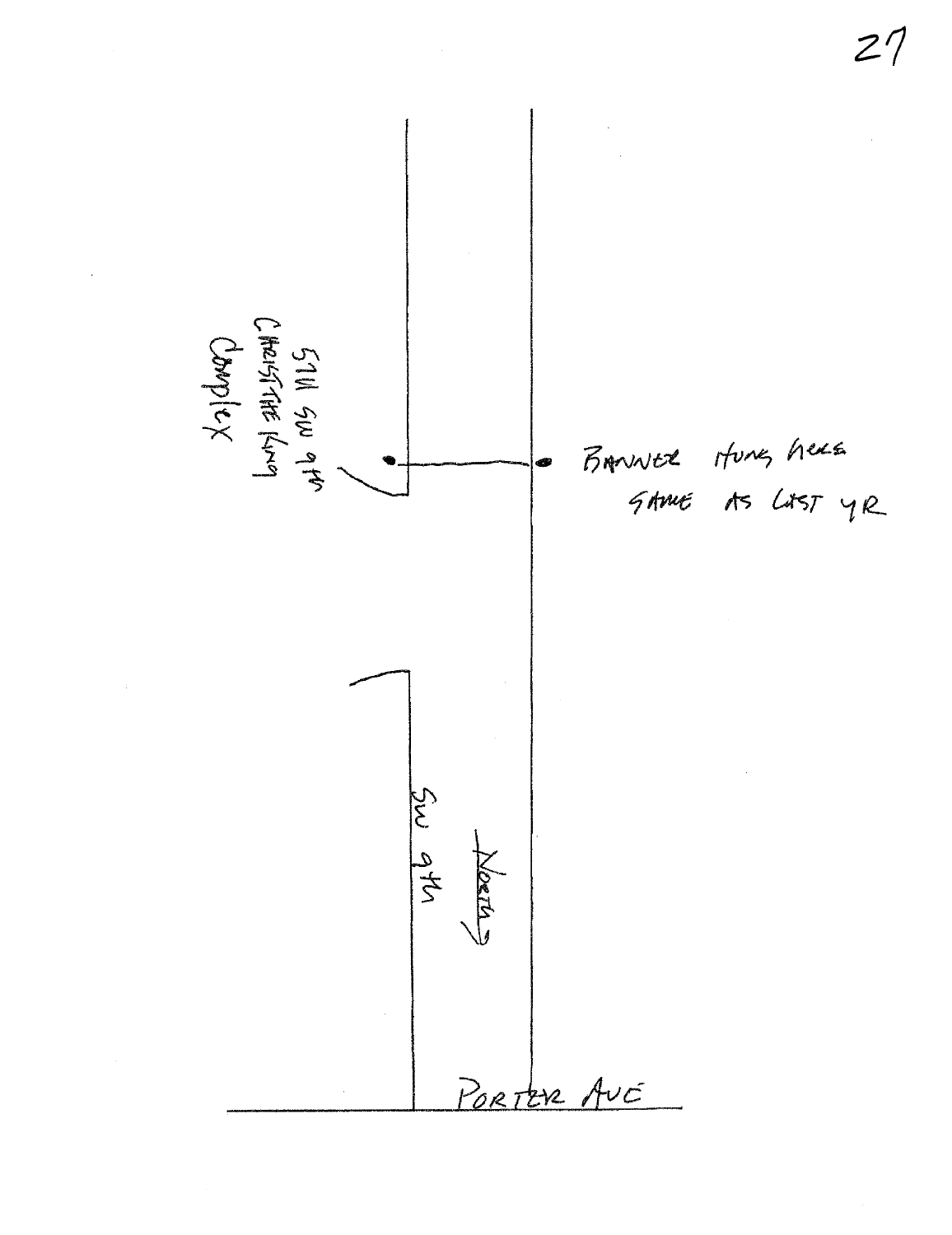| CERTIFICATE OF LIABILITY INSURANCE<br>THIS CERTIFICATE IS ISSUED AS A MATTER OF INFORMATION ONLY AND CONFERS NO RIGHTS UPON THE CERTIFICATE HOLDER. THIS |                                                                                                                                                                                                                                                                                                                                                                                                                                                                                                                        |            |                        |                     |            |                           |                                                      |                                                                                                                                                                      | DATE (MM/DD/YYYY)<br>6/29/2010 |         |  |
|----------------------------------------------------------------------------------------------------------------------------------------------------------|------------------------------------------------------------------------------------------------------------------------------------------------------------------------------------------------------------------------------------------------------------------------------------------------------------------------------------------------------------------------------------------------------------------------------------------------------------------------------------------------------------------------|------------|------------------------|---------------------|------------|---------------------------|------------------------------------------------------|----------------------------------------------------------------------------------------------------------------------------------------------------------------------|--------------------------------|---------|--|
|                                                                                                                                                          | CERTIFICATE DOES NOT AFFIRMATIVELY OR NEGATIVELY AMEND, EXTEND OR ALTER THE COVERAGE AFFORDED BY THE POLICIES<br>BELOW. THIS CERTIFICATE OF INSURANCE DOES NOT CONSTITUTE A CONTRACT BETWEEN THE ISSUING INSURER(S), AUTHORIZED<br>REPRESENTATIVE OR PRODUCER, AND THE CERTIFICATE HOLDER.                                                                                                                                                                                                                             |            |                        |                     |            |                           |                                                      |                                                                                                                                                                      |                                |         |  |
|                                                                                                                                                          | IMPORTANT: If the certificate holder is an ADDITIONAL INSURED, the policylies must be endorsed. If SUBROGATION IS WAIVED, subject to<br>the terms and conditions of the policy, certain policies may require an endorsement. A statement on this certificate does not conter rights to the<br>certificate holder in lieu of such endorsement(s).                                                                                                                                                                       |            |                        |                     |            |                           |                                                      |                                                                                                                                                                      |                                |         |  |
|                                                                                                                                                          | PRODUCER                                                                                                                                                                                                                                                                                                                                                                                                                                                                                                               |            |                        |                     | CONTACT    |                           |                                                      |                                                                                                                                                                      |                                |         |  |
|                                                                                                                                                          | C.M.G. AGENCY, INC                                                                                                                                                                                                                                                                                                                                                                                                                                                                                                     |            |                        |                     |            |                           | PHONE 402-551-8765                                   | <b>EAX</b> NOIL                                                                                                                                                      |                                |         |  |
|                                                                                                                                                          | 10843 Old Mill Rd<br>Omaha, NE 68154                                                                                                                                                                                                                                                                                                                                                                                                                                                                                   |            |                        |                     |            |                           |                                                      |                                                                                                                                                                      |                                |         |  |
|                                                                                                                                                          |                                                                                                                                                                                                                                                                                                                                                                                                                                                                                                                        |            |                        |                     |            | <b>PRODUCER</b>           |                                                      |                                                                                                                                                                      |                                |         |  |
|                                                                                                                                                          | INSURED<br>Roman Catholic Diocese of Des Moines                                                                                                                                                                                                                                                                                                                                                                                                                                                                        |            |                        |                     | INSURER A: |                           | INSURER(5) AFFORDING COVERAGE                        | Preferred Professional Insurance Co.                                                                                                                                 |                                | NAICE   |  |
|                                                                                                                                                          |                                                                                                                                                                                                                                                                                                                                                                                                                                                                                                                        |            |                        |                     |            | <b>INSURER B :</b>        |                                                      |                                                                                                                                                                      |                                |         |  |
|                                                                                                                                                          | PO Box 1816                                                                                                                                                                                                                                                                                                                                                                                                                                                                                                            |            |                        |                     |            | INSURER C:                |                                                      |                                                                                                                                                                      |                                |         |  |
|                                                                                                                                                          | Des Moines, IA 50306                                                                                                                                                                                                                                                                                                                                                                                                                                                                                                   |            |                        |                     |            | INSURER D:                |                                                      |                                                                                                                                                                      |                                |         |  |
|                                                                                                                                                          |                                                                                                                                                                                                                                                                                                                                                                                                                                                                                                                        |            |                        |                     |            | INSURER E.                |                                                      |                                                                                                                                                                      |                                |         |  |
|                                                                                                                                                          |                                                                                                                                                                                                                                                                                                                                                                                                                                                                                                                        |            |                        |                     |            | INSURER F $\lesssim$      |                                                      | REVISION NUMBER:                                                                                                                                                     |                                |         |  |
|                                                                                                                                                          | <b>COVERAGES</b><br>THIS IS TO CERTIFY THAT THE POLICIES OF INSURANCE LISTED BELOW HAVE BEEN ISSUED TO THE INSURED NAMED ABOVE FOR THE POLICY PERIOD<br>INDICATED. NOTWITHSTANDING ANY REQUIREMENT, TERM OR CONDITION OF ANY CONTRACT OR OTHER DOCUMENT WITH RESPECT TO WHICH THIS<br>CERTIFICATE MAY BE ISSUED OR MAY PERTAIN, THE INSURANCE AFFORDED BY THE POLICIES DESCRIBED HEREIN IS SUBJECT TO ALL THE TERMS.<br>EXCLUSIONS AND CONDITIONS OF SUCH POLICIES. LIMITS SHOWN MAY HAVE BEEN REDUCED BY PAID CLAIMS. |            |                        | CERTIFICATE NUMBER: |            |                           |                                                      |                                                                                                                                                                      |                                |         |  |
| <b>INSR</b><br>LTR.                                                                                                                                      | TYPE OF INSURANCE                                                                                                                                                                                                                                                                                                                                                                                                                                                                                                      |            | ADOL SUAR<br>INSR İWVD | POLICY NUMBER       |            |                           | POLICY EFF I POLICY EXP<br>(MM/DD/YYYY) (MM/DD/YYYY) | <b>LIMITS</b>                                                                                                                                                        |                                |         |  |
|                                                                                                                                                          | GENERAL LIABILITY                                                                                                                                                                                                                                                                                                                                                                                                                                                                                                      |            |                        |                     |            |                           |                                                      | <b>EACH OCCURRENCE</b><br><b>DAMAGE TO RENTED</b>                                                                                                                    | s                              |         |  |
|                                                                                                                                                          | COMMERCIAL GENERAL LIABILITY                                                                                                                                                                                                                                                                                                                                                                                                                                                                                           |            |                        |                     |            |                           |                                                      | PREMISES (Ea occurrence)                                                                                                                                             | $\mathbf{S}$                   |         |  |
|                                                                                                                                                          | CLAIMS-MADE<br><b>OCCUR</b>                                                                                                                                                                                                                                                                                                                                                                                                                                                                                            |            |                        |                     |            |                           |                                                      | MED EXP (Any one person)                                                                                                                                             | ŝ                              |         |  |
|                                                                                                                                                          |                                                                                                                                                                                                                                                                                                                                                                                                                                                                                                                        |            |                        |                     |            |                           |                                                      | PERSONAL & ADVINJURY                                                                                                                                                 | s                              |         |  |
|                                                                                                                                                          |                                                                                                                                                                                                                                                                                                                                                                                                                                                                                                                        |            |                        |                     |            |                           |                                                      | GENERAL AGGREGATE<br>PRODUCTS - COMPIOP AGG                                                                                                                          | S.<br>İS                       |         |  |
|                                                                                                                                                          | <b>CEN'L AGGREGATE LIMIT APPLIES PER:</b><br>PRO-<br>JECT<br><b>POLICY</b><br>LOC <sup>-</sup>                                                                                                                                                                                                                                                                                                                                                                                                                         |            |                        |                     |            |                           |                                                      |                                                                                                                                                                      | -5 -                           |         |  |
|                                                                                                                                                          | AUTOMOBILE LIABILITY                                                                                                                                                                                                                                                                                                                                                                                                                                                                                                   |            |                        |                     |            |                           |                                                      | COMBINED SINGLE LIMIT                                                                                                                                                | S                              | 500,000 |  |
|                                                                                                                                                          | $\mathbf{X}$ ANYAUTO                                                                                                                                                                                                                                                                                                                                                                                                                                                                                                   |            |                        |                     |            |                           |                                                      | (Ea accident)<br>BODILY INJURY (Per person)                                                                                                                          | ß.                             |         |  |
|                                                                                                                                                          | ALL OWNED AUTOS                                                                                                                                                                                                                                                                                                                                                                                                                                                                                                        |            |                        |                     |            |                           |                                                      | BODILY INJURY (Per accident) \$                                                                                                                                      |                                |         |  |
| A                                                                                                                                                        | SCHEDULED AUTOS                                                                                                                                                                                                                                                                                                                                                                                                                                                                                                        |            | MAU0027526-00          |                     |            | 7/1/10 7/1/11             | PROPERTY DAMAGE                                      | Ş.                                                                                                                                                                   |                                |         |  |
|                                                                                                                                                          | X HIRED AUTOS<br>x                                                                                                                                                                                                                                                                                                                                                                                                                                                                                                     |            |                        |                     |            |                           |                                                      | (Per accident)                                                                                                                                                       | Ŝ.                             |         |  |
|                                                                                                                                                          | NON-OWNED AUTOS                                                                                                                                                                                                                                                                                                                                                                                                                                                                                                        |            |                        |                     |            |                           |                                                      |                                                                                                                                                                      |                                |         |  |
|                                                                                                                                                          | x<br>UMBRELLA LIAB<br>OCCUR                                                                                                                                                                                                                                                                                                                                                                                                                                                                                            |            |                        |                     |            |                           |                                                      | EACH OCCURRENCE                                                                                                                                                      | \$                             |         |  |
|                                                                                                                                                          | <b>EXCESS LIAB</b><br><b>CLAIMS-MADE</b>                                                                                                                                                                                                                                                                                                                                                                                                                                                                               |            |                        |                     |            |                           |                                                      | AGGREGATE                                                                                                                                                            | s                              |         |  |
|                                                                                                                                                          | DEOUCTIBLE.                                                                                                                                                                                                                                                                                                                                                                                                                                                                                                            |            |                        | See Attached        |            |                           |                                                      |                                                                                                                                                                      | s.                             |         |  |
|                                                                                                                                                          | RETENTION S                                                                                                                                                                                                                                                                                                                                                                                                                                                                                                            |            |                        |                     |            |                           |                                                      |                                                                                                                                                                      | S                              |         |  |
|                                                                                                                                                          | WORKERS COMPENSATION<br>AND EMPLOYERS' LIABILITY<br>YIH                                                                                                                                                                                                                                                                                                                                                                                                                                                                |            |                        |                     |            |                           |                                                      | WC STATU-<br>TORY LIMITS<br>ष्का<br>ER                                                                                                                               |                                |         |  |
|                                                                                                                                                          | ANY PROPRIETOR/PARTNER/EXECUTIVE<br>OFFICERAMEMBER EXCLUDED?                                                                                                                                                                                                                                                                                                                                                                                                                                                           | <b>NIA</b> |                        |                     |            |                           |                                                      | E.L. EACH ACCIDENT                                                                                                                                                   | s                              |         |  |
|                                                                                                                                                          | (Mandalory In (IH)<br>If yes, describe under                                                                                                                                                                                                                                                                                                                                                                                                                                                                           |            |                        |                     |            |                           |                                                      | E.L. DISEASE - EA EMPLOYEE \$<br>E.L. DISEASE - POLICY LIMIT   \$                                                                                                    |                                |         |  |
|                                                                                                                                                          | DESCRIPTION OF OPERATIONS below                                                                                                                                                                                                                                                                                                                                                                                                                                                                                        |            |                        |                     |            |                           |                                                      |                                                                                                                                                                      |                                |         |  |
|                                                                                                                                                          |                                                                                                                                                                                                                                                                                                                                                                                                                                                                                                                        |            |                        |                     |            |                           |                                                      |                                                                                                                                                                      |                                |         |  |
|                                                                                                                                                          | DESCRIPTION OF OPERATIONS / LOCATIONS / VEHICLES (Attach ACORD 101, Additional Remarks Schedule, if more space is required)                                                                                                                                                                                                                                                                                                                                                                                            |            |                        |                     |            |                           |                                                      |                                                                                                                                                                      |                                |         |  |
|                                                                                                                                                          | Coverage is verified for claims arising out of Christ the King Catholic Church posting/erecting                                                                                                                                                                                                                                                                                                                                                                                                                        |            |                        |                     |            |                           |                                                      |                                                                                                                                                                      |                                |         |  |
|                                                                                                                                                          | of a banner on SE 9th Street from August 1-30, 2010.                                                                                                                                                                                                                                                                                                                                                                                                                                                                   |            |                        |                     |            |                           |                                                      |                                                                                                                                                                      |                                |         |  |
|                                                                                                                                                          |                                                                                                                                                                                                                                                                                                                                                                                                                                                                                                                        |            |                        |                     |            |                           |                                                      |                                                                                                                                                                      |                                |         |  |
|                                                                                                                                                          | CERTIFICATE HOLDER                                                                                                                                                                                                                                                                                                                                                                                                                                                                                                     |            |                        |                     |            | CANCELLATION              |                                                      |                                                                                                                                                                      |                                |         |  |
|                                                                                                                                                          | City of Des Moines, IA                                                                                                                                                                                                                                                                                                                                                                                                                                                                                                 |            |                        |                     |            |                           |                                                      | SHOULD ANY OF THE ABOVE DESCRIBED POLICIES BE CANCELLED BEFORE<br>THE EXPIRATION DATE THEREOF, NOTICE WILL BE DELIVERED IN<br>ACCORDANCE WITH THE POLICY PROVISIONS. |                                |         |  |
|                                                                                                                                                          |                                                                                                                                                                                                                                                                                                                                                                                                                                                                                                                        |            |                        |                     |            | AUTHORIZED REPRESENTATIVE |                                                      |                                                                                                                                                                      |                                |         |  |
|                                                                                                                                                          |                                                                                                                                                                                                                                                                                                                                                                                                                                                                                                                        |            |                        |                     |            |                           |                                                      |                                                                                                                                                                      |                                |         |  |
|                                                                                                                                                          |                                                                                                                                                                                                                                                                                                                                                                                                                                                                                                                        |            |                        |                     |            |                           |                                                      |                                                                                                                                                                      |                                |         |  |

 $\hat{\mathcal{A}}$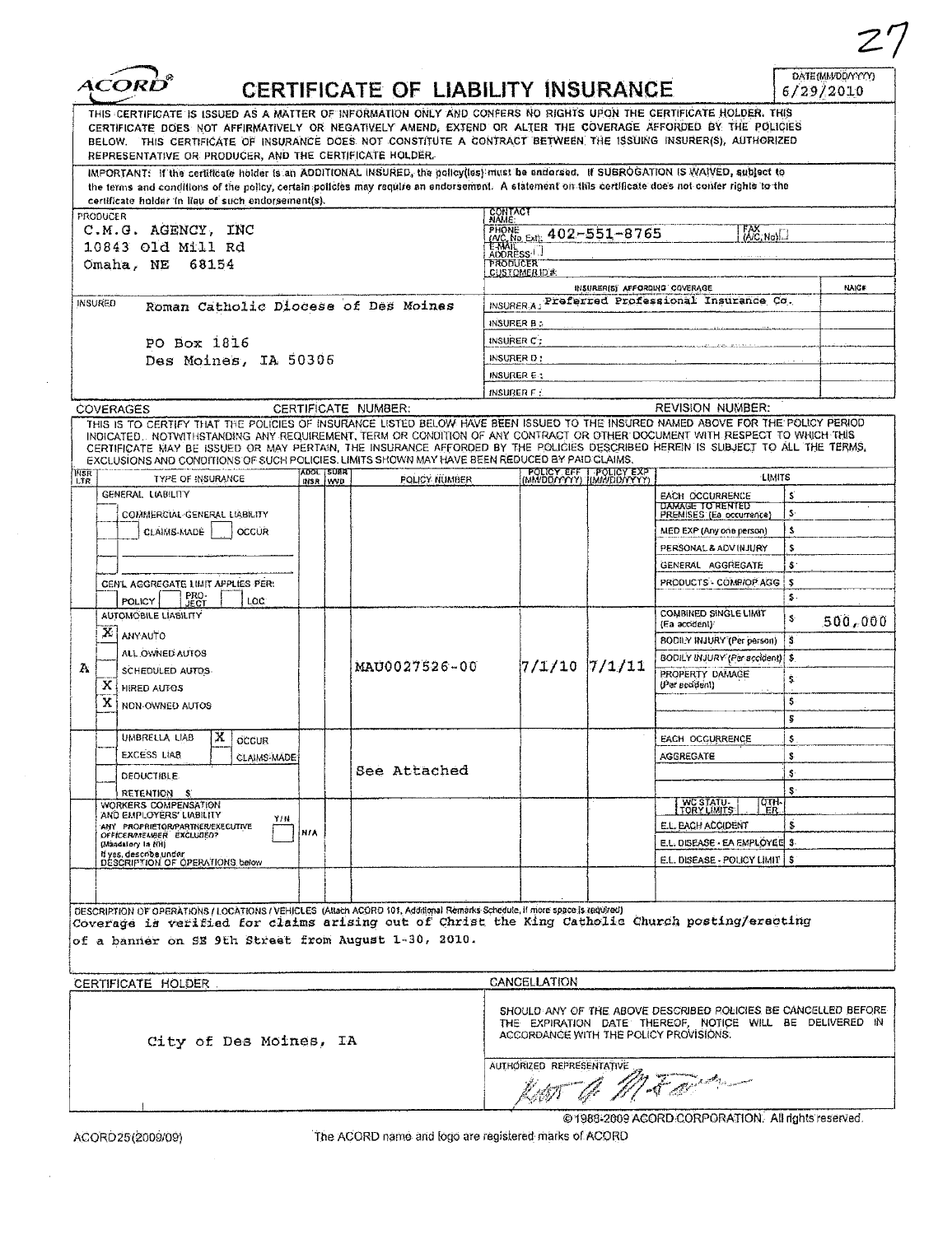|            |                                                                                                                                                                                                                                                                                                                                                                                                                                                                                                    |                    |          |                                                                                                                                                                                                                                                                                                                                                                                                     | d i stereordent en alle element mat i l'un cantine la parte i l'unit i l'environt manage<br>Certificate of Coverage |                                                        | Date: 6/28/2010 |  |  |
|------------|----------------------------------------------------------------------------------------------------------------------------------------------------------------------------------------------------------------------------------------------------------------------------------------------------------------------------------------------------------------------------------------------------------------------------------------------------------------------------------------------------|--------------------|----------|-----------------------------------------------------------------------------------------------------------------------------------------------------------------------------------------------------------------------------------------------------------------------------------------------------------------------------------------------------------------------------------------------------|---------------------------------------------------------------------------------------------------------------------|--------------------------------------------------------|-----------------|--|--|
|            | Certificate Holder<br>The Roman Catholic Diocese of Des Moines<br>Chancery Office<br>601 Grand Avenue<br>Des Moines, IA 50309                                                                                                                                                                                                                                                                                                                                                                      |                    |          | This Certificate is issued as a matter of information only and<br>confers no rights upon the holder of this certificate. This certificate<br>does not amend, extend or alter the coverage afforded below.<br><b>Company Affording Coverage</b><br>THE CATHOLIC MUTUAL RELIEF<br>SOCIETY OF AMERICA<br>10843 OLD MILL RD<br><b>OMAHA, NE 68154</b>                                                   |                                                                                                                     |                                                        |                 |  |  |
|            | <b>Covered Location</b><br>Christ the King Catholic Church<br>5711 SW 9th Street<br>Des Moines, IA 50315                                                                                                                                                                                                                                                                                                                                                                                           |                    |          |                                                                                                                                                                                                                                                                                                                                                                                                     |                                                                                                                     |                                                        |                 |  |  |
| Coverages  |                                                                                                                                                                                                                                                                                                                                                                                                                                                                                                    |                    |          |                                                                                                                                                                                                                                                                                                                                                                                                     |                                                                                                                     |                                                        |                 |  |  |
|            | This is to certify that the coverages listed below have been issued to the certificate holder named above for the certificate<br>indicated, notwithstanding any requirement, term or condition of any contract or other document with respect to which this<br>certificate may be issued or may pertain, the coverage afforded described herein is subject to all the terms, exclusions and<br>conditions of such coverage. Limits shown may have been reduced by paid claims.<br>Type of Coverage | Certificate Number |          | Coverage Effective<br>Date                                                                                                                                                                                                                                                                                                                                                                          | Coverage Expiration<br>Date                                                                                         | Limits                                                 |                 |  |  |
|            | Property                                                                                                                                                                                                                                                                                                                                                                                                                                                                                           |                    |          |                                                                                                                                                                                                                                                                                                                                                                                                     |                                                                                                                     |                                                        |                 |  |  |
|            |                                                                                                                                                                                                                                                                                                                                                                                                                                                                                                    |                    |          |                                                                                                                                                                                                                                                                                                                                                                                                     |                                                                                                                     | Real & Personal Property                               |                 |  |  |
|            | <b>General Liability</b>                                                                                                                                                                                                                                                                                                                                                                                                                                                                           |                    |          |                                                                                                                                                                                                                                                                                                                                                                                                     |                                                                                                                     | General Aggregate                                      |                 |  |  |
|            |                                                                                                                                                                                                                                                                                                                                                                                                                                                                                                    |                    |          |                                                                                                                                                                                                                                                                                                                                                                                                     |                                                                                                                     | Products-Comp/OP Agg                                   |                 |  |  |
|            | Occurrence                                                                                                                                                                                                                                                                                                                                                                                                                                                                                         |                    |          |                                                                                                                                                                                                                                                                                                                                                                                                     |                                                                                                                     | Personal & Adv Injury                                  |                 |  |  |
|            | Claims Made                                                                                                                                                                                                                                                                                                                                                                                                                                                                                        | 8577               | 7/1/2010 |                                                                                                                                                                                                                                                                                                                                                                                                     | 7/1/2011                                                                                                            | Each Occurrence                                        | 500,000         |  |  |
|            |                                                                                                                                                                                                                                                                                                                                                                                                                                                                                                    |                    |          |                                                                                                                                                                                                                                                                                                                                                                                                     |                                                                                                                     | Fire Damage (Any one fire)<br>Med Exp (Any one person) |                 |  |  |
|            | <b>Excess Liability</b>                                                                                                                                                                                                                                                                                                                                                                                                                                                                            |                    |          |                                                                                                                                                                                                                                                                                                                                                                                                     |                                                                                                                     |                                                        |                 |  |  |
|            |                                                                                                                                                                                                                                                                                                                                                                                                                                                                                                    | 8577               | 7/1/2010 |                                                                                                                                                                                                                                                                                                                                                                                                     | 7/1/2011                                                                                                            | <b>Each Occurrence</b>                                 | 500,000         |  |  |
|            | Other                                                                                                                                                                                                                                                                                                                                                                                                                                                                                              |                    |          |                                                                                                                                                                                                                                                                                                                                                                                                     |                                                                                                                     |                                                        |                 |  |  |
|            |                                                                                                                                                                                                                                                                                                                                                                                                                                                                                                    |                    |          |                                                                                                                                                                                                                                                                                                                                                                                                     |                                                                                                                     | Each Occurrence                                        |                 |  |  |
|            | Description of Operations/Locations/Vehicles/Special Items<br>Coverage is verified for claims arising out of Christ the King Catholic Church posting/erecting of a banner on SW 9th Street from August<br>1-30, 2010. CMRS Excess Auto \$500,000 XS \$500,000.                                                                                                                                                                                                                                     |                    |          |                                                                                                                                                                                                                                                                                                                                                                                                     |                                                                                                                     |                                                        |                 |  |  |
|            | Holder of Certificate:<br>eta autoresa a antoniar a coto una                                                                                                                                                                                                                                                                                                                                                                                                                                       |                    |          |                                                                                                                                                                                                                                                                                                                                                                                                     | Cancellation                                                                                                        |                                                        |                 |  |  |
|            | City of Des Moines, IA                                                                                                                                                                                                                                                                                                                                                                                                                                                                             |                    |          | Should any of the above described coverages be cancelled<br>before the expiration date thereof, the issuing company will<br>endeavor to mail $30$<br>days written notice to the holder of<br>certificate named to the left, but failure to mail such notice shall<br>impose no obligation or liability of any kind upon the company,<br>its agents or representatives.<br>Authorized Representative |                                                                                                                     |                                                        |                 |  |  |
| 0084000678 |                                                                                                                                                                                                                                                                                                                                                                                                                                                                                                    |                    |          |                                                                                                                                                                                                                                                                                                                                                                                                     |                                                                                                                     |                                                        |                 |  |  |

 $\sim$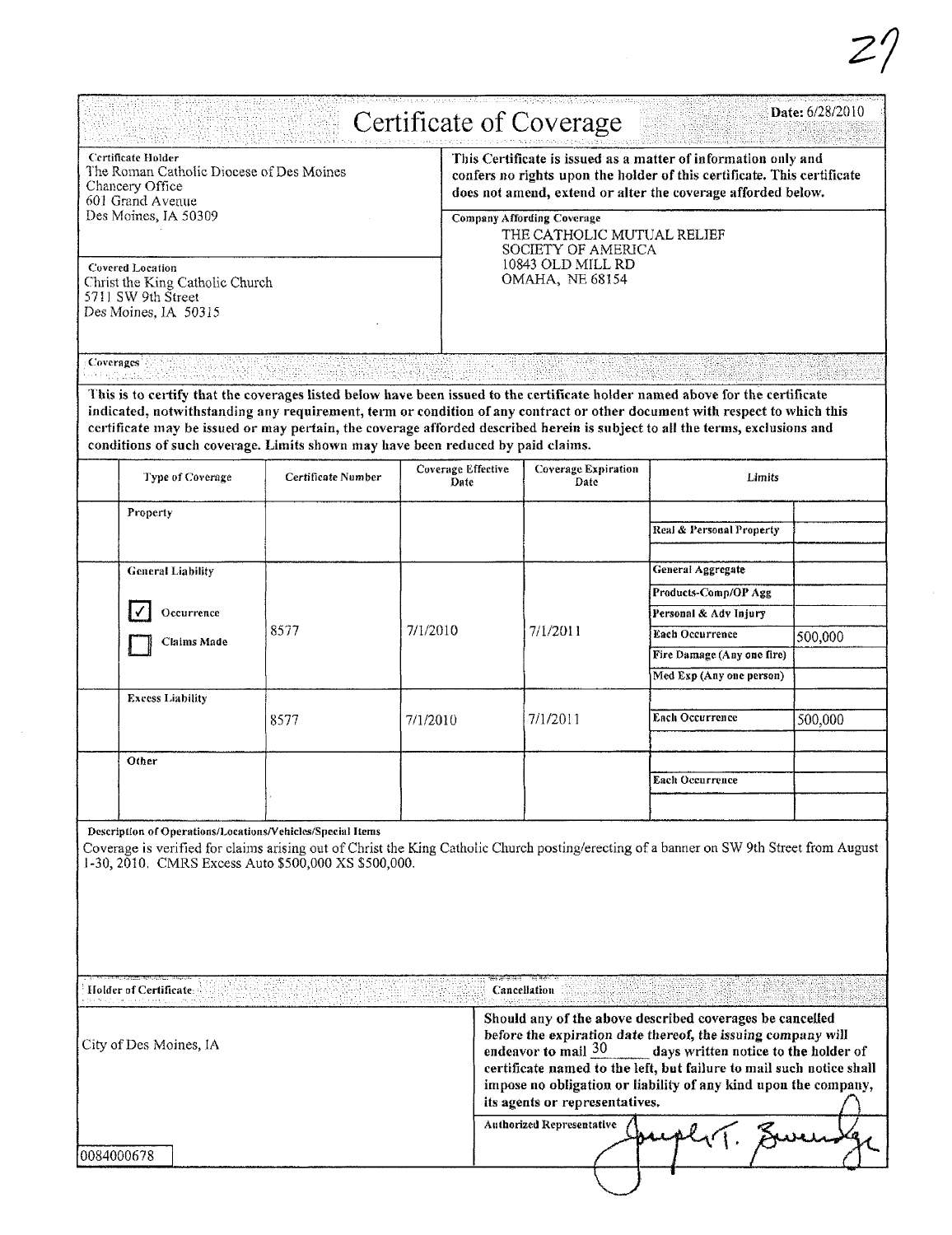



MidAmericBl1 Energy Company CUSTOMER TECHNICIAN POBOX 657 Des Moines, Iowa 50306-657

August 7, 2008

Christ The King Catholic Church 5711 SW  $9<sup>th</sup>$  St. Des Moines lA. 50315-5006 Attention: Chris Aldinger

Dear Mr.: Aldinger

Re: Hanging a banner at 5711 SW 9<sup>th</sup> St. Des Moines IA

MidAmerican Energy Company is willing to grant the Christ The King Catholic Church a lìcense to use its utility poles for double bracket banners subject to the following:

- 1. The facilities included in ths agreement are located in the following described area: Poles in front of Christ The King Catholic Church on the east and west side of SW  $9<sup>th</sup>$ St. Des Moines Iowa.
- .. -----~------¿:\_-ClTis tll1e K:ng-CarnolìchlIfcl1a11â.uring-tne-license peri oLl inoe:iìfy and-l1ùlô------ -- harmless MidAmerican Energy Company, its parent, subsidiaries and affiliated companies and their agents, officers, and employees from and against any loss or damage to the facilities, all claims, actions, suits, proceedings, cost, expenses, damages and liabilities (including legal expense and including damage to property, injury to or death of any persons in any manner resulting from the use of the facilities if such liability is caused in whole or in part by using said utility poles by Christ The King Catholic Church and/or in whole or in part by any act, omission or negligence of and/or its agents, officers or employees.
- 3. Christ The King Catholic Church shall maintain insurance of self-insure, to cover the risks specified in paragraph 2 Christ The King Catholic Church will provide MidAmerican Energy with a letter of self-insurance/insurance as proof of coverage's required in paragraph 2.